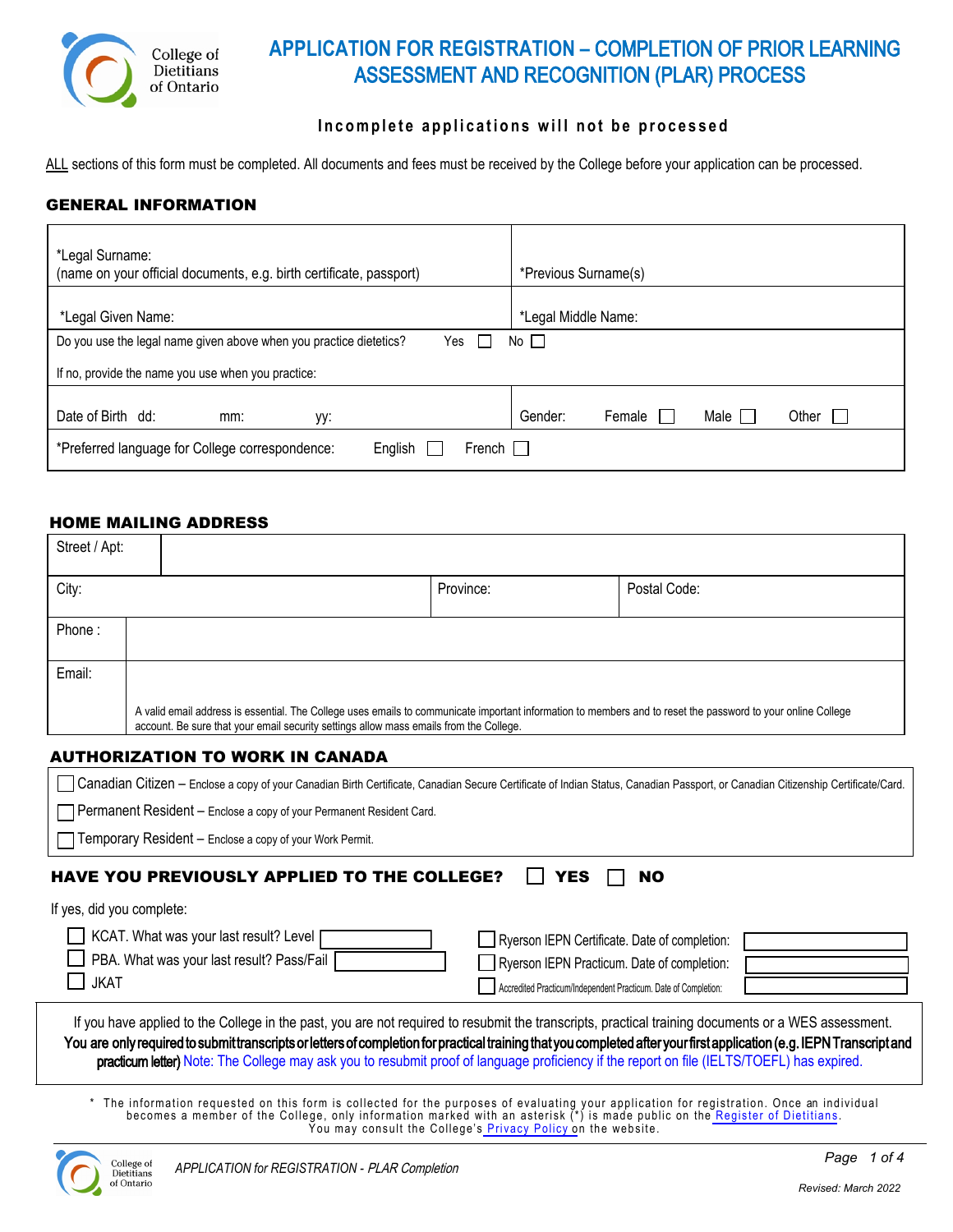### CONDUCT AND HEALTH

The purpose of these questions is to provide the Registrar or a panel of the Registration Committee with information about whether an applicant will practise dietetics in a safe and ethical manner.

You must answer all questions. If you answer 'Yes' to any of the questions below, please attach a separate sheet describing the specific situation, dates, and the nature of the findings/conclusion. You may be asked to provide additional documentation. **Yes No**

|                                                                                                                      | 1 C.S | <b>IVU</b> |
|----------------------------------------------------------------------------------------------------------------------|-------|------------|
| 1. Have you ever applied OR been licensed/registered with a professional regulatory body (for dietetics or any other |       |            |
| profession) in Ontario, or any other province, territory, state or country?                                          |       |            |

1 a. If yes, please provide details about your registration/license below:

| Name of Regulatory/Licensing Body | <b>Number of dietetic practice</b><br>hours accumulated in the past<br>three years | I verify that I have arranged for the<br>regulatory body to send<br>confirmation of my registration<br>directly to the College (please sign) |
|-----------------------------------|------------------------------------------------------------------------------------|----------------------------------------------------------------------------------------------------------------------------------------------|
|                                   |                                                                                    | <b>Click here for Registration Verification Form</b>                                                                                         |
|                                   |                                                                                    |                                                                                                                                              |
|                                   |                                                                                    |                                                                                                                                              |
|                                   |                                                                                    |                                                                                                                                              |

|                                                                                                                                                                                                                                                                  | <b>Yes</b> | No |  |
|------------------------------------------------------------------------------------------------------------------------------------------------------------------------------------------------------------------------------------------------------------------|------------|----|--|
| 2. Have you ever been charged or found guilty of:<br>an offence under the Criminal Code (Canada)?<br>а. –                                                                                                                                                        |            |    |  |
| an offence related to prescribing, compounding, selling or administering drugs?<br>b.                                                                                                                                                                            |            |    |  |
| an offence, other than a municipal by-law offence or an offence under the Highway Traffic Act, that occurred in the<br>C.<br>course of, or that was related to, your practice of dietetics?                                                                      |            |    |  |
| an offence that was committed while you were impaired by any substance?<br>d.                                                                                                                                                                                    |            |    |  |
| any other offence that might reasonably be relevant to your suitability to practise dietetics?<br>е.                                                                                                                                                             |            |    |  |
| 3. Have you ever been found guilty of professional misconduct, incompetence, or incapacity in Ontario, or any other<br>province, territory, state, or country?                                                                                                   |            |    |  |
| 4. To your knowledge, are you currently being investigated for professional misconduct, incompetence, or incapacity, in<br>Ontario, or any other province, territory, state, or country?                                                                         |            |    |  |
| 5. Has any finding of professional negligence been made against you in any civil or criminal proceeding within or outside<br>Canada?                                                                                                                             |            |    |  |
| 6. Have you ever been refused for registration with a body that is responsible for the regulation of a profession, either within<br>or outside of Canada? If yes, provide details:                                                                               |            |    |  |
| 7. Do you suffer from any physical or mental condition or disorder that affects your ability to perform the duties of a<br><b>Registered Dietitian safely?</b>                                                                                                   |            |    |  |
| 8. Do you have an alcohol or drug dependency that affects your ability to perform the duties of a Registered Dietitian safely?                                                                                                                                   |            |    |  |
| 9. Is there any other event or circumstance that may be considered relevant to your suitability to practise dietetics in a safe<br>and ethical manner?                                                                                                           |            |    |  |
| 10. While attending a post-secondary institution, have allegations of misconduct ever been made against you, or have you<br>ever been suspended, expelled or penalized by a post-secondary institution for misconduct? If yes, please attach written<br>details. |            |    |  |

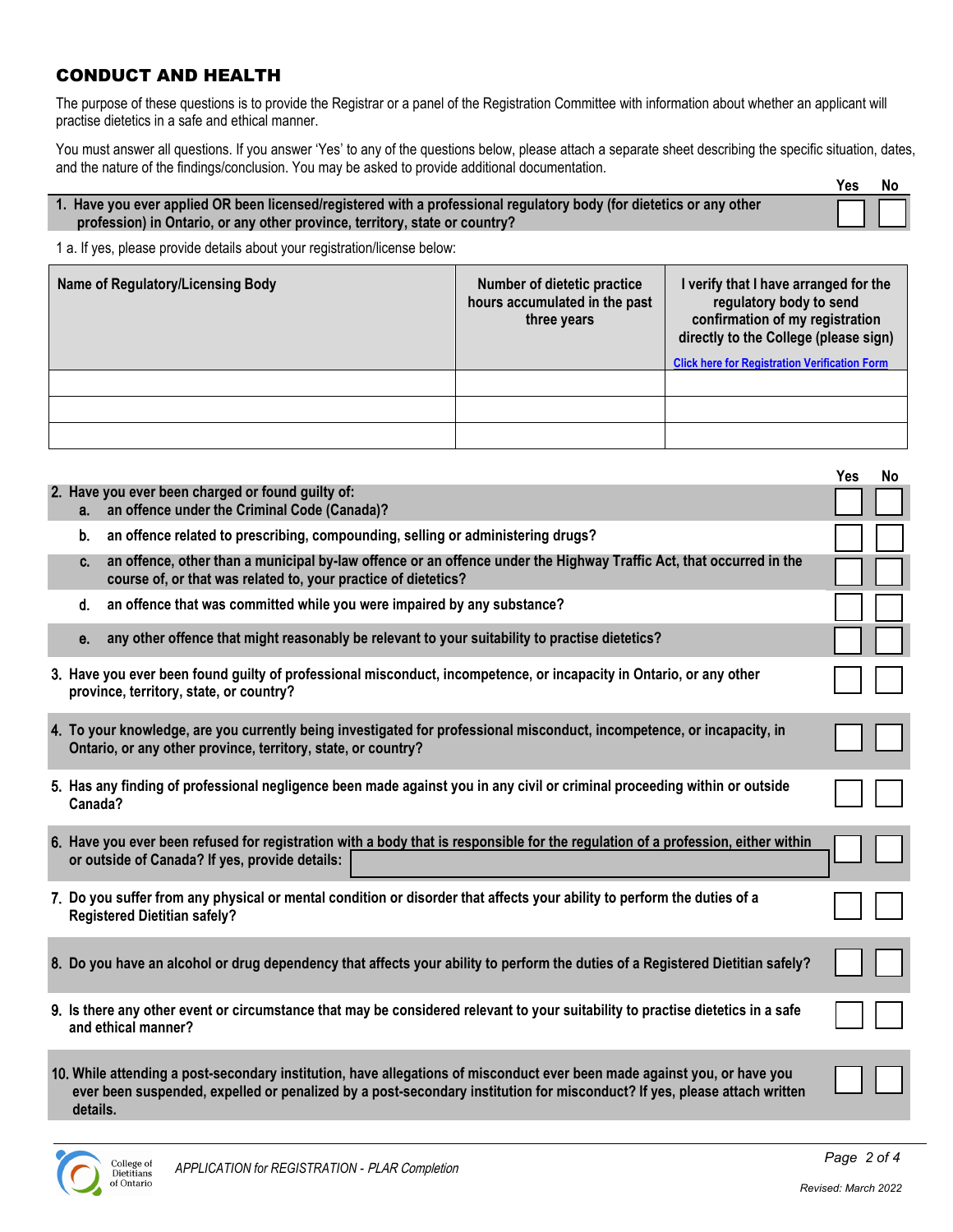### TEMPORARY REGISTRATION FEE

A *Temporary Certificate of Registration* is available for applicants who meet the requirements and have applied to write the next available *Canadian Dietetic Registration Examination or* have written the examination and are waiting for their results. *An individual holding a Temporary Certificate of Registration may practise using the title "Registered Dietitian" but may not supervise another dietitian.*

#### **Do you wish to receive a Temporary Certificate of Registration once you have been deemed eligible?**

No, I do not wish to receive a Temporary Certificate of Registration.

Yes, I wish to receive a Temporary Certificate of Registration.

## CANADIAN DIETETIC REGISTRATION EXAMINATION (CDRE)

If you are deemed eligible, will you be submitting a request for special accommodations to write the CDRE?

| No  |
|-----|
| Yes |

Refer to Appendix D of the CDRE [Preparation Guide](https://www.collegeofdietitians.org/resources/registration/registration-exam/cdre-preparation-guide.aspx) for more information about requesting special accommodations.

### DATE AND SIGN YOUR APPLICATION

*Carefully read and check all declarations below. Applications with declarations that are not checked will not be accepted.* 

I certify the above to be true, and I acknowledge and understand that:

If an applicant is found to have made a false or misleading statement, or an omission or misrepresentation on their application, any certificate of registration issued to them will be deemed invalid.

I may not to use the title "Dietitian" until the College has confirmed that I am registered as a member of the College of Dietitians of Ontario.

I must notify the College*, within 30 days*, if there are any changes to the information provided on this form.

Aggregate exam results will be used for statistical purposes.

**Signature Date** 

Manual or electronic signatures are accepted.